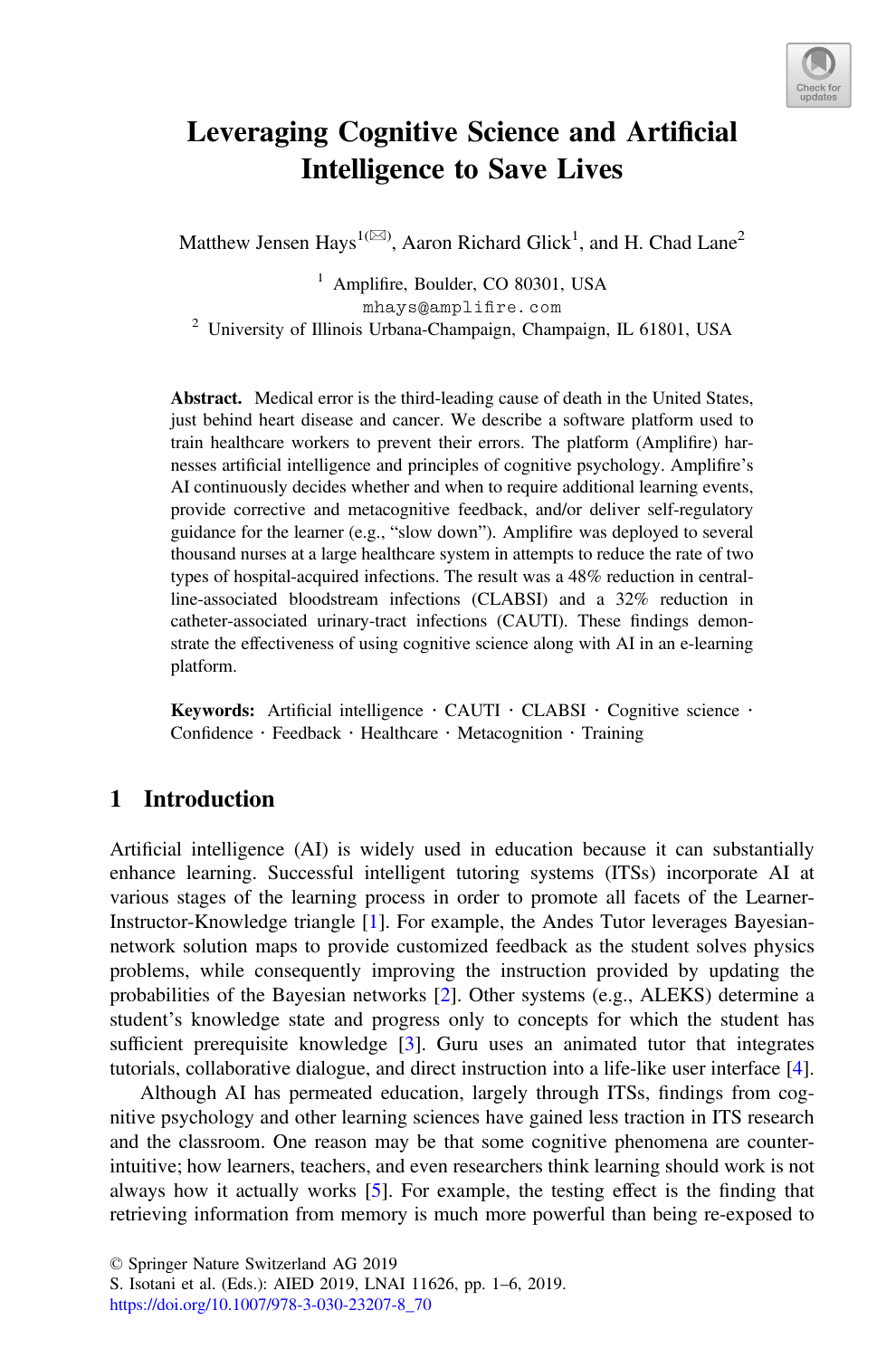the information (e.g., by re-reading; [[6\]](#page-4-0)). But classrooms in 2019 still rely heavily on watching videos, sitting through lectures, and reading chapters. Even ITSs often use testing exclusively for assessment purposes (although there are exceptions, e.g., [\[7](#page-4-0)]).

We describe an e-learning platform—Amplifire—that uses AI and incorporates findings from cognitive science to optimize learning. Amplifire is designed to be content-agnostic. It has helped typical and non-traditional students perform better on exams, trained call-center employees to provide better customer service, and helped helicopter pilots earn recertification. Below, we review how Amplifire shapes the learner experience with AI and cognitive science, and we report on the reductions in CAUTI and CLABSI after nurses at a large healthcare system were trained in Amplifire.

### 2 AI-Directed Cognitive Science

Amplifire begins by asking questions in a variety of formats (multiple-choice, select-all, matching, interactive). This approach is beneficial even if the learner couldn't possibly provide the correct response to the question [\[8](#page-4-0), [9\]](#page-4-0). Attempting to answer questions is perhaps the most powerful way to gain knowledge and skills [[6\]](#page-4-0), even if the generated answers are incorrect [[10\]](#page-4-0).

When responding to questions in Amplifire, learners indicate their confidence in their responses, making them consider the question more carefully [\[11](#page-4-0)] and improving their memory for the material [[12\]](#page-4-0). This cognitive benefit only obtains when answers and confidence are considered simultaneously [[13\]](#page-4-0), a process Amplifire has patented. Learners in Amplifire click an answer once to indicate partial confidence or twice to indicate certainty. They can also click "I don't know yet."

After submitting a response, learners receive immediate feedback on whether their response was correct. Metacognitive feedback guides learners to understand whether they have been under- or overconfident [\[14](#page-4-0)]. Amplifire's AI also determines whether and when to provide self-regulatory feedback, which is focused on correcting learner behavior in the platform. For example, a learner might be told to "make sure to read the question carefully" if they answer in less time than it would take to read the question.

Corrective feedback for a given item is provided after a delay, which enhances learning [[15\]](#page-4-0). Amplifire's AI optimizes this delay by considering information collected about the learner (e.g., their estimated ability), the content being learned (e.g., the item's estimated difficulty), and the learner's response to that particular item (e.g., how long the learner spent reading the prompt). The corrective feedback takes the form of elaborative explanation [\[16](#page-4-0)] and, when appropriate, worked examples [[17\]](#page-4-0). The rationale behind the correct response is provided and the error the learner made is explained (e.g., miscalculation, buggy knowledge, etc.).

Amplifire does not provide corrective feedback after full-confidence correct responses because doing so does not improve retention [[18\]](#page-4-0). Learners' time is therefore better spent on more productive activities [[19\]](#page-5-0). Corrective feedback is, however, provided after partial-confidence correct responses [[20\]](#page-5-0), and is especially powerful in cases of confidently held misinformation [[21\]](#page-5-0).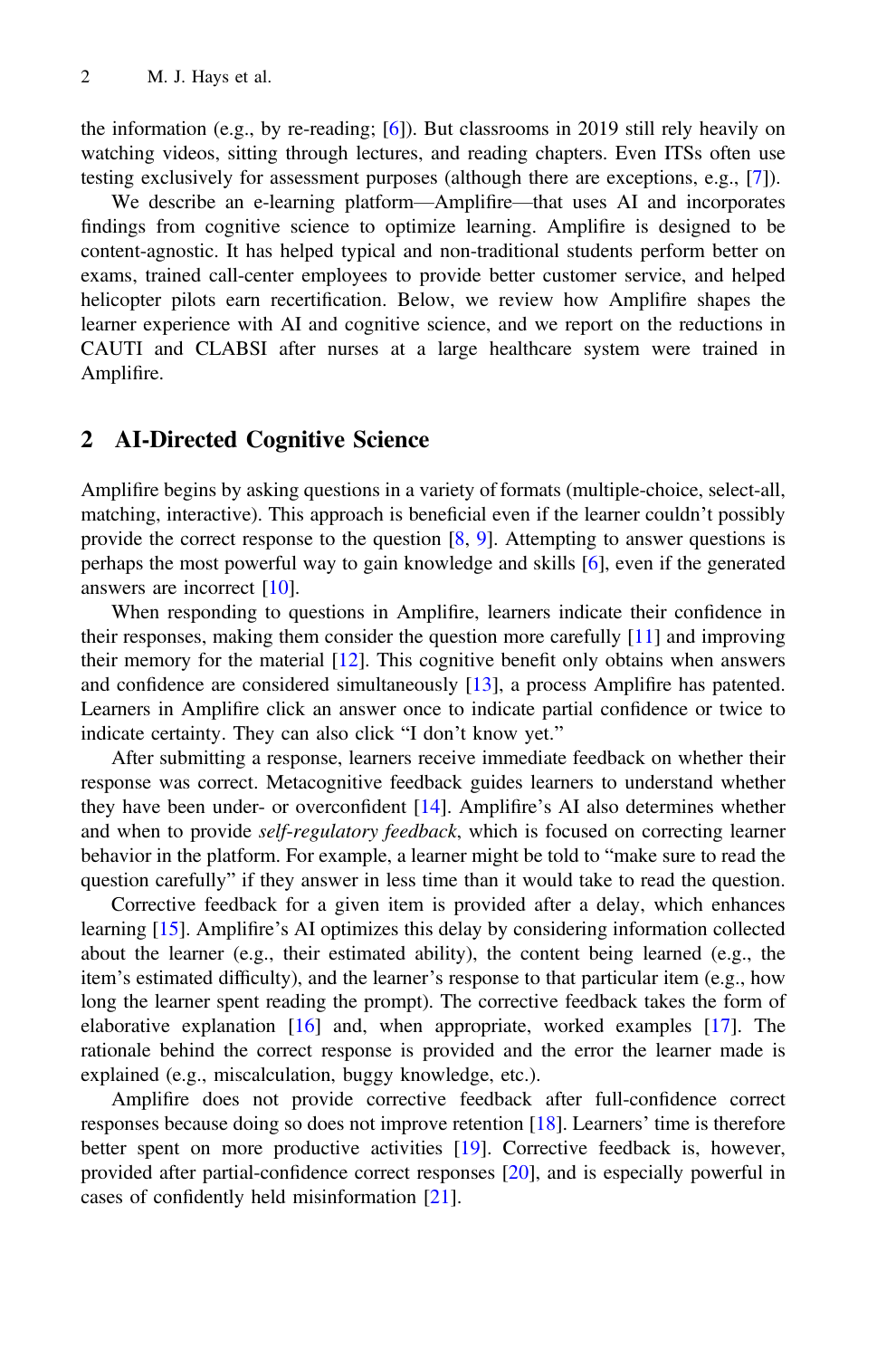For problems or conceptual questions on which learners were not both fully confident and correct, Amplifire repeatedly tests the learner until its AI has determined that they have reached a mastery state. These repeated attempts profoundly improve the learner's long-term retention of the material [[22\]](#page-5-0). Amplifire's AI considers learner, content, and response data in order to determine the optimal delay between successive attempts on a concept. This delay harnesses the spacing effect, which is the finding that distributing learning over time is more effective than massing it together [[23\]](#page-5-0). Amplifire targets the point in the learner's forgetting curve where a retrieval attempt is difficult but not impossible [\[24](#page-5-0), [25\]](#page-5-0).

Altogether, Amplifire leverages AI and cognitive science to optimize the learner's time spent mastering the material, promote long-term retention and transfer to related tasks, and maintain learner engagement.

## 3 Application and Efficacy in Healthcare

Amplifire has partnered with career-focused online universities, GED providers, and other educational institutions that support non-traditional and underserved student populations. More recently, Amplifire has expanded into healthcare training. Medical errors are responsible for more than 250,000 fatalities in the United States annually, making them the third-leading cause of death [[26\]](#page-5-0). More than half of all medical errors are attributed to the "cognitive failures" of healthcare professionals [\[27](#page-5-0)]. Amplifire was used at a large healthcare system to combat the cognitive failures that contribute to two hospital-acquired infections: CLABSI and CAUTI. The healthcare system made no other changes to policies, training, or available resources during this period; all effects were attributed to Amplifire.

#### 3.1 Central-Line-Associated Bloodstream Infections (CLABSI)

A central line is a thin tube (catheter) placed into a large vein. Central lines are used to administer nutrition or medication (e.g., drugs for chemotherapy), and to monitor central blood pressure during acute care. When a healthcare provider inadvertently contaminates the equipment or the insertion site, the patient can develop a central-lineassociated bloodstream infection (CLABSI). The incidence of CLABSI is expressed in terms of the number of infections caused for every 1,000 days that patients had central lines ("CLABSI per 1,000 line-days").

All central-line-attending nurses at a large healthcare system  $(N = 3,712)$  were trained in Amplifire. The results are displayed in the left panel of Fig. [1.](#page-3-0) In the 28 months before training, there were 1.09 CLABSI per 1,000 line-days. In the seven months after training, there were 0.56 CLABSI per 1,000 line-days—a reduction of 48%. An exact Poisson test indicated a statistically significant reduction in the CLABSI rate after training:  $p = .00014$ . Given CLABSI's mortality rate of 25%, this reduction should save approximately 13 lives per year at this health system [[28\]](#page-5-0).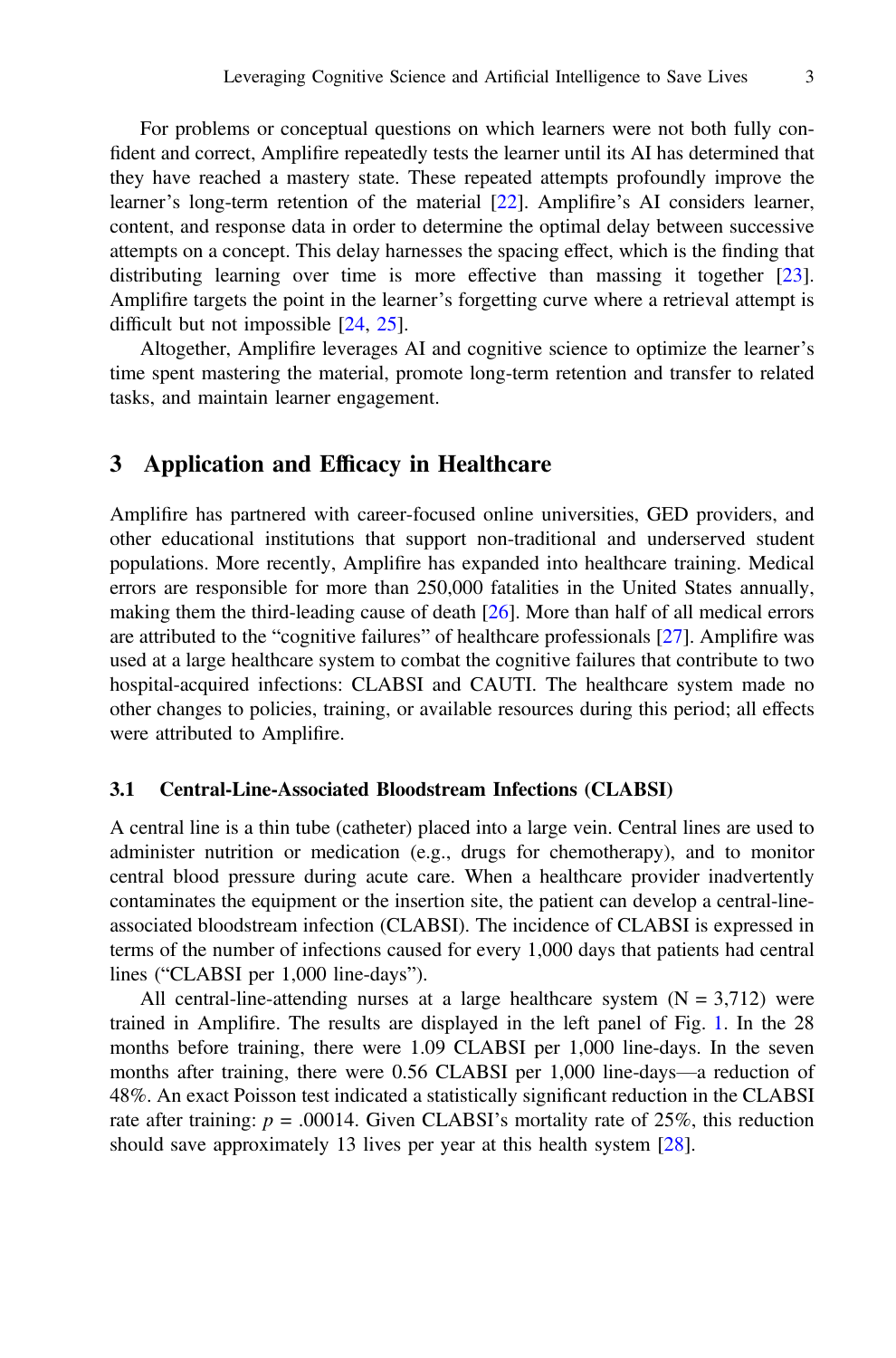#### <span id="page-3-0"></span>3.2 Catheter-Associated Urinary-Tract Infections (CAUTI)

A urinary catheter is a thin tube inserted into the bladder via the urethra. An indwelling catheter remains in the urethra and bladder for continuous drainage of urine and monitoring of urine output during acute care. As with central lines, healthcare workers' mistakes can contaminate the catheter and cause a catheter-associated urinary tract infection (CAUTI). Similar to CLABSI, the incidence of CAUTI is expressed in terms of the number of infections caused for every 1,000 days that patients were catheterized ("CAUTI per 1,000 catheter-days").

Urinary-catheter-attending nurses  $(N = 4.512)$  at the same healthcare system were trained in Amplifire. The results are displayed in the right panel of Fig. 1. In the 28 months before training, there were 1.29 CAUTI per 1,000 catheter-days. In the seven months after training, there were 0.88 CAUTI per 1,000 catheter-days—a reduction of 32%. An exact Poisson test indicated a statistically significant reduction in the CAUTI rate after training:  $p = .01363$ .

Although both CLABSI and CAUTI were reliably reduced, the smaller magnitude of the CAUTI reduction may be attributable to two factors. First, only nurses interact with central lines, but both nurses and technicians interact with urinary catheters; part of the caregiver population was not trained on CAUTI. Second, the CAUTI course did not employ any multimedia [\[29](#page-5-0)]. A revised and improved CAUTI course will be distributed to both nurses and technicians in the coming months.



Fig. 1. Rates of CLABSI (left) and CAUTI (right) before and after Amplifire training.

## 4 Conclusion

Amplifire is an online learning platform that relies on principles of cognitive science. By allowing AI to determine how best to leverage many of those principles in real time, Amplifire delivers individually optimized learning in a wide variety of domains. Its test-focused approach improves learners' ability to retrieve information from memory. Its emphasis on confidence creates an additional dimension of learner introspection and understanding. Its multiple types of scaffolded feedback ensure that difficulty, engagement, and remediation are managed effectively, while also supporting metacognition and self-regulation. Amplifire's ability to substantially reduce medical error demonstrates the power of cognitive science working hand in hand with AI.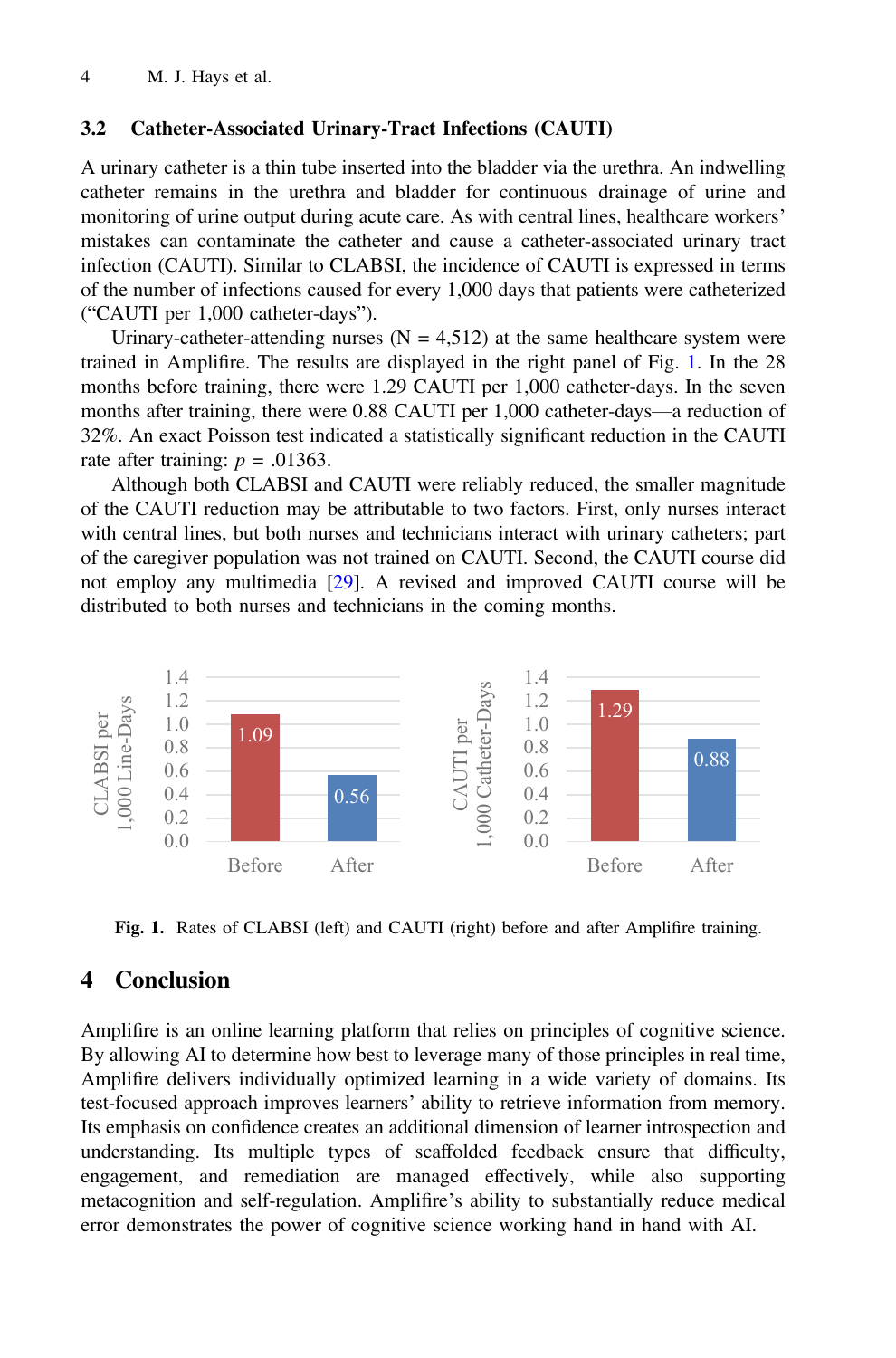## <span id="page-4-0"></span>References

- 1. Kapros, E., Koutsombogera, M. (eds.): Designing for the User Experience in Learning Systems. HCIS, pp. 1–11. Springer, Cham (2018). [https://doi.org/10.1007/978-3-319-94794-5](http://dx.doi.org/10.1007/978-3-319-94794-5)
- 2. Gertner, A., Conati, C., VanLehn, K.: Procedural help in Andes: generating hints using a Bayesian network student model. In: Proceedings of the Fifteenth National Conference on Artificial Intelligence, AAAI, vol. 98, pp. 106–111. The MIT Press, Cambridge (1998)
- 3. Falmagne, J.-C., Cosyn, E., Doignon, J.-P., Thiéry, N.: The assessment of knowledge, in theory and in practice. In: Missaoui, R., Schmidt, J. (eds.) ICFCA 2006. LNCS (LNAI), vol. 3874, pp. 61–79. Springer, Heidelberg (2006). [https://doi.org/10.1007/11671404\\_4](http://dx.doi.org/10.1007/11671404_4)
- 4. Olney, A.M., et al.: Guru: a computer tutor that models expert human tutors. In: Cerri, S.A., Clancey, W.J., Papadourakis, G., Panourgia, K. (eds.) ITS 2012. LNCS, vol. 7315, pp. 256– 261. Springer, Heidelberg (2012). [https://doi.org/10.1007/978-3-642-30950-2\\_32](http://dx.doi.org/10.1007/978-3-642-30950-2_32)
- 5. Bjork, R.: Memory and metamemory considerations in the training of human beings. In: Metcalfe, J., Shimamura, A. (eds.) Metacognition: Knowing About Knowing, pp. 185–205. MIT Press, Cambridge (1994)
- 6. Roediger, H., Karpicke, J.: Test-enhanced learning: taking memory tests improves long-term retention. Psychol. Sci. 17, 249–255 (2006)
- 7. Bhatnagar, S., Lasry, N., Desmarais, M., Charles, E.: DALITE: asynchronous peer instruction for MOOCs. In: Verbert, K., Sharples, M., Klobučar, T. (eds.) EC-TEL 2016. LNCS, vol. 9891, pp. 505–508. Springer, Cham (2016). [https://doi.org/10.1007/978-3-319-](http://dx.doi.org/10.1007/978-3-319-45153-4_50) [45153-4\\_50](http://dx.doi.org/10.1007/978-3-319-45153-4_50)
- 8. Bransford, J., Schwartz, D.: Rethinking transfer: a simple proposal with multiple implications. In: Iran-Nejad, A., Pearson, P. (eds.) Review of Research in Education, vol. 24, pp. 61–100. American Educational Research Association, Washington, DC (1999)
- 9. Hays, M., Kornell, N., Bjork, R.: When and why a failed test potentiates the effectiveness of subsequent study. J. Exp. Psychol. Learn. Mem. Cogn. 39, 290–296 (2013)
- 10. Pashler, H., Rohrer, D., Cepeda, N., Carpenter, S.: Enhancing learning and retarding forgetting: choices and consequences. Psychon. Bull. Rev. 14, 187–193 (2007)
- 11. Bruno, J.: Using MCW-APM test scoring to evaluate economics curricula. J. Econ. Educ. 20 (1), 5–22 (1989)
- 12. Soderstrom, N., Clark, C., Halamish, V., Bjork, E.: Judgments of learning as memory modifiers. J. Exp. Psychol. Learn. Mem. Cogn. 41, 553–558 (2015)
- 13. Sparck, E., Bjork, E., Bjork, R.: On the learning benefits of confidence-weighted testing. In: Cognitive Research: Principles and Implications, vol. 1 (2016)
- 14. Azevedo, R.: Computer environments as metacognitive tools for enhancing learning. Educ. Psychol. 40, 193–197 (2010)
- 15. Butler, A., Karpicke, J., Roediger, H.: The effect of type and timing of feedback on learning from multiple-choice tests. J. Exp. Psychol. Appl. 13, 273–281 (2007)
- 16. Shute, V., Hansen, E., Almond, R.: An Assessment for Learning System Called ACED: Designing for Learning Effectiveness and Accessibility. ETS Research Report Series, pp. 1– 45 (2007)
- 17. McLaren, B.M., van Gog, T., Ganoe, C., Yaron, D., Karabinos, M.: Worked examples are more efficient for learning than high-assistance instructional software. In: Conati, C., Heffernan, N., Mitrovic, A., Verdejo, M.F. (eds.) AIED 2015. LNCS (LNAI), vol. 9112, pp. 710–713. Springer, Cham (2015). [https://doi.org/10.1007/978-3-319-19773-9\\_98](http://dx.doi.org/10.1007/978-3-319-19773-9_98)
- 18. Pashler, H., Cepeda, N., Wixted, J., Rohrer, D.: When does feedback facilitate learning of words? J. Exp. Psychol. Learn. Mem. Cogn. 31, 3–8 (2005)